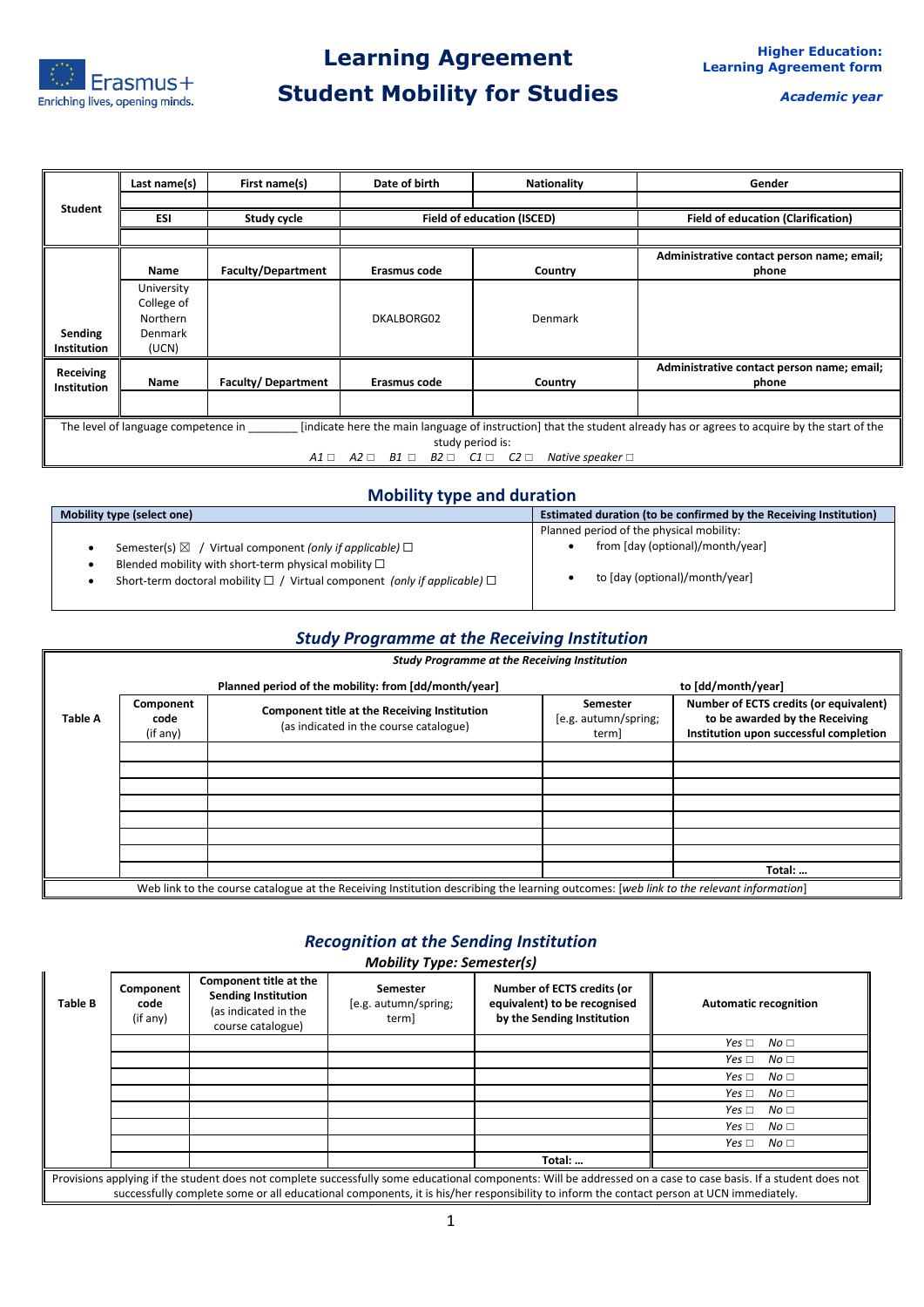

*Academic year*

By signing this document, the student, the Sending Institution and the Receiving Institution confirm that they approve the Online Learning Agreement and that they will comply with all the arrangements agreed by all parties. Sending and Receiving Institutions undertake to apply all the principles of the Erasmus Charter for Higher Education relating to mobility for studies The Beneficiary Institution and the student should also commit to what is set out in the Erasmus+ grant agreement. The Receiving Institution confirms that the educational components listed are in line with its course catalogue or as agreed otherwise and should be available to the student. The Sending Institution commits to recognise all the credits or equivalent units gained at the Receiving Institution for the successfully completed educational components and to count them towards the student's degree. The student and the Receiving Institution will communicate to the Sending Institution any problems or changes regarding the study programme, responsible persons and/or study period.

| Commitment              | <b>Name</b> | <b>Email</b> | <b>Position</b> | Date | Signature |
|-------------------------|-------------|--------------|-----------------|------|-----------|
| Student                 |             |              | <b>Student</b>  |      |           |
| Responsible person at   |             |              |                 |      |           |
| the Sending Institution |             |              |                 |      |           |
| Responsible person at   |             |              |                 |      |           |
| the Receiving           |             |              |                 |      |           |
| Institution             |             |              |                 |      |           |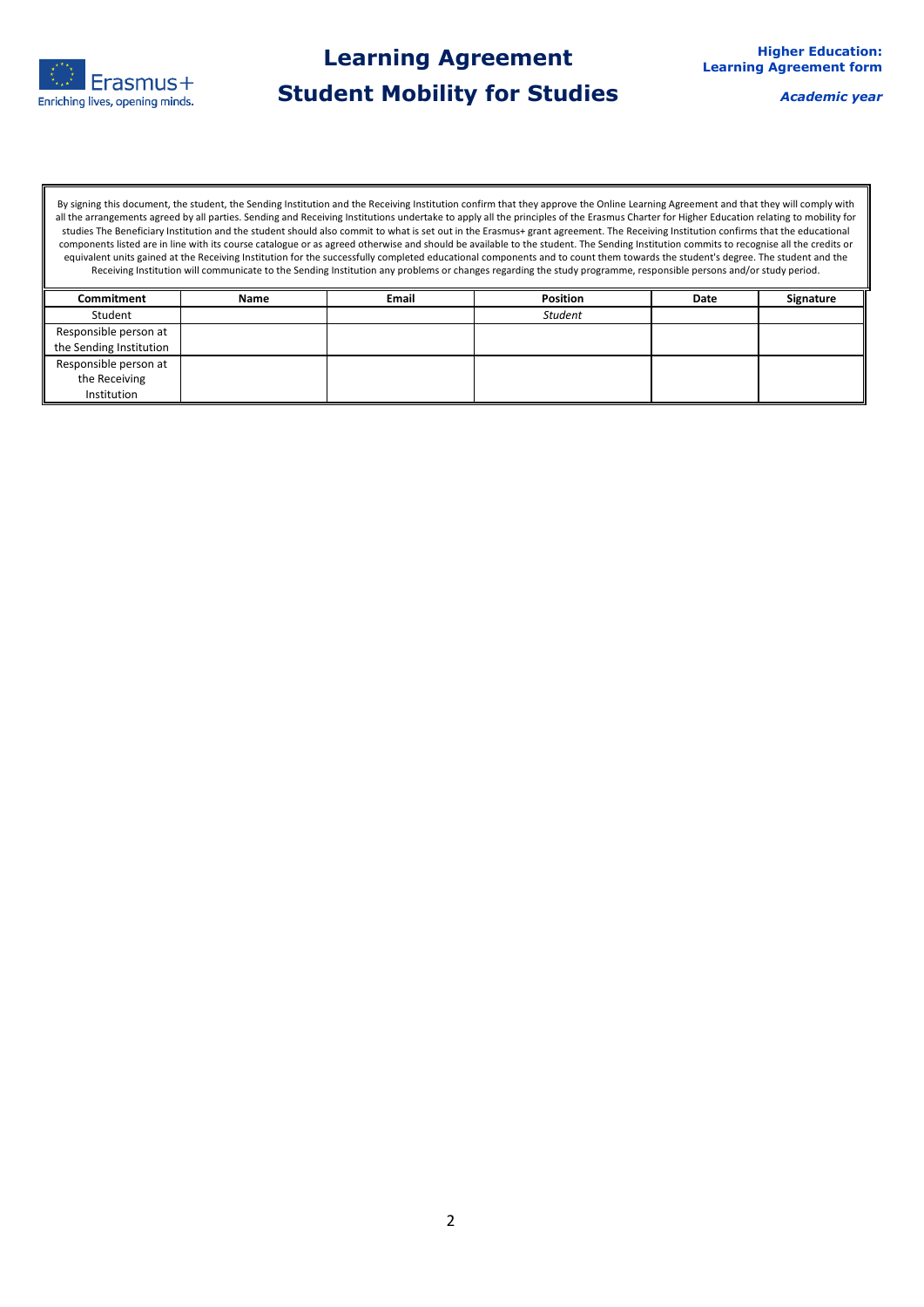

*Academic year*

## **Changes to the learning agreement**

## **Mobility type: Semester (s)**

| Table A2 |                               | <b>Exceptional changes to Table A</b><br>(to be digitally approved by the student, the responsible person in the Sending Institution and the responsible person in the Receiving Institution) |                                                        |                                               |                   |                                                     |  |  |  |  |
|----------|-------------------------------|-----------------------------------------------------------------------------------------------------------------------------------------------------------------------------------------------|--------------------------------------------------------|-----------------------------------------------|-------------------|-----------------------------------------------------|--|--|--|--|
|          | Component<br>code<br>(if any) | <b>Component title at the Receiving</b><br>Institution<br>(as indicated in the course catalogue)                                                                                              | <b>Deleted</b><br>component<br>[tick if<br>applicable] | Added<br>component<br>[tick if<br>applicable] | Reason for change | Number of<br><b>ECTS</b> credits<br>(or equivalent) |  |  |  |  |
|          |                               |                                                                                                                                                                                               |                                                        |                                               | Choose an item.   |                                                     |  |  |  |  |
|          |                               |                                                                                                                                                                                               |                                                        |                                               | Choose an item.   |                                                     |  |  |  |  |

| <b>Exceptional changes to Table B (if applicable)</b><br>(to be digitally approved by the student and the responsible person in the Sending Institution) |                               |                                                                                                      |                                                     |                                                |                   |                                                     |                                 |  |
|----------------------------------------------------------------------------------------------------------------------------------------------------------|-------------------------------|------------------------------------------------------------------------------------------------------|-----------------------------------------------------|------------------------------------------------|-------------------|-----------------------------------------------------|---------------------------------|--|
| Table B2                                                                                                                                                 | Component<br>code<br>(if any) | <b>Component title at</b><br>the Sending<br>Institution<br>(as indicated in the<br>course catalogue) | <b>Deleted</b><br>component<br>[tick if applicable] | <b>Added component</b><br>[tick if applicable] | Reason for change | Number of<br><b>ECTS credits (or</b><br>equivalent) | <b>Automatic</b><br>recognition |  |
|                                                                                                                                                          |                               |                                                                                                      | $\Box$                                              |                                                | Choose an item.   |                                                     | No <sub>1</sub><br>Yes $\Box$   |  |
|                                                                                                                                                          |                               |                                                                                                      |                                                     |                                                | Choose an item.   |                                                     | No <sub>1</sub><br>Yes $\Box$   |  |

|                                | <b>Exceptional changes to Table C (if applicable)</b><br>(to be digitally approved by the student and the responsible person in the Sending Institution) |                                                                                       |                                                                         |                   |                                                   |                                 |  |  |
|--------------------------------|----------------------------------------------------------------------------------------------------------------------------------------------------------|---------------------------------------------------------------------------------------|-------------------------------------------------------------------------|-------------------|---------------------------------------------------|---------------------------------|--|--|
| <b>Table</b><br>C <sub>2</sub> | Component<br>code (if any)                                                                                                                               | Component title or description of the study<br>programme at the Receiving Institution | Short description of<br>the virtual<br>component<br>(obligatory field): | Reason for change | <b>Number of ECTS</b><br>credits to be<br>awarded | <b>Automatic</b><br>recognition |  |  |
|                                |                                                                                                                                                          |                                                                                       |                                                                         |                   |                                                   | Yes $\Box$<br>No <sub>1</sub>   |  |  |
|                                |                                                                                                                                                          |                                                                                       |                                                                         |                   |                                                   | No $\Box$<br>Yes $\Box$         |  |  |